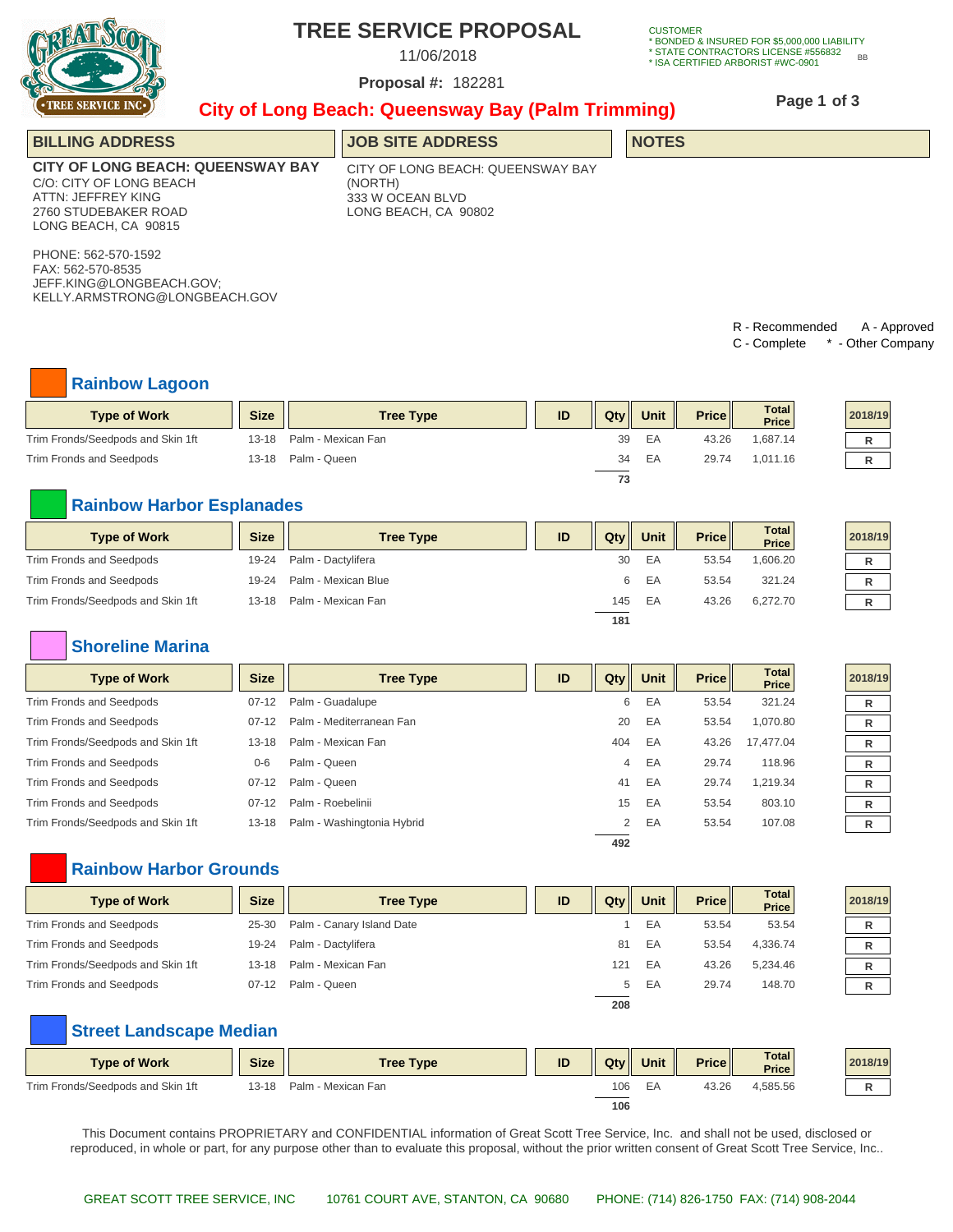

# **TREE SERVICE PROPOSAL**

11/06/2018

182281 **Proposal #:**

**CUSTOMER** \* BONDED & INSURED FOR \$5,000,000 LIABILITY \* STATE CONTRACTORS LICENSE #556832 \* ISA CERTIFIED ARBORIST #WC-0901 BB

# **City of Long Beach: Queensway Bay (Palm Trimming)**

**Page 2 of 3**

| <b>THEFT OFFICIAL THAT THE</b>                                                                                                            | City of Long Beach: Queensway Bay (Palm Trimming) |                                                                                          |    |     |              |              |                                 |                                 |  |  |  |
|-------------------------------------------------------------------------------------------------------------------------------------------|---------------------------------------------------|------------------------------------------------------------------------------------------|----|-----|--------------|--------------|---------------------------------|---------------------------------|--|--|--|
| <b>BILLING ADDRESS</b>                                                                                                                    |                                                   | <b>JOB SITE ADDRESS</b>                                                                  |    |     | <b>NOTES</b> |              |                                 |                                 |  |  |  |
| <b>CITY OF LONG BEACH: QUEENSWAY BAY</b><br>C/O: CITY OF LONG BEACH<br>ATTN: JEFFREY KING<br>2760 STUDEBAKER ROAD<br>LONG BEACH, CA 90815 |                                                   | CITY OF LONG BEACH: QUEENSWAY BAY<br>(NORTH)<br>333 W OCEAN BLVD<br>LONG BEACH, CA 90802 |    |     |              |              |                                 |                                 |  |  |  |
| PHONE: 562-570-1592<br>FAX: 562-570-8535<br>JEFF.KING@LONGBEACH.GOV;<br>KELLY.ARMSTRONG@LONGBEACH.GOV                                     |                                                   |                                                                                          |    |     |              |              |                                 |                                 |  |  |  |
|                                                                                                                                           |                                                   |                                                                                          |    |     |              |              | R - Recommended<br>C - Complete | A - Approved<br>- Other Company |  |  |  |
| <b>Street Landscape Area 2</b>                                                                                                            |                                                   |                                                                                          |    |     |              |              |                                 |                                 |  |  |  |
| <b>Type of Work</b>                                                                                                                       | <b>Size</b>                                       | <b>Tree Type</b>                                                                         | ID | Qty | Unit         | <b>Price</b> | <b>Total</b><br><b>Price</b>    | 2018/19                         |  |  |  |
| Trim Fronds and Seedpods                                                                                                                  | $07-12$                                           | Palm - Guadalupe                                                                         |    | 8   | EA           | 53.54        | 428.32                          | R                               |  |  |  |

**51**

Trim Fronds/Seedpods and Skin 1ft 13-18 Palm - Mexican Fan 43 EA 43.26 1,860.18 **R**

### **Street Landscape Area 3**

| <b>Type of Work</b>               | <b>Size</b> | <b>Tree Type</b>   | ID | Qty | Unit | Price | Total<br><b>Price</b> | 2018/19 |
|-----------------------------------|-------------|--------------------|----|-----|------|-------|-----------------------|---------|
| Trim Fronds and Seedpods          | $07-12$     | Palm - Guadalupe   |    | 5.  | ΕA   | 53.54 | 267.70                |         |
| Trim Fronds/Seedpods and Skin 1ft | $13 - 18$   | Palm - Mexican Fan |    | 21  | EA   | 43.26 | 908.46                |         |
|                                   |             |                    |    | 26  |      |       |                       |         |

### **Street Landscape Area 1**

| <b>Type of Work</b>               | <b>Size</b> | <b>Tree Type</b>          | ID | $Q$ ty | <b>Unit</b> | <b>Price</b> | <b>Total</b><br>Price | 2018/19 |
|-----------------------------------|-------------|---------------------------|----|--------|-------------|--------------|-----------------------|---------|
| Trim Fronds and Seedpods          | >30         | Palm - Canary Island Date |    |        | EA          | 53.54        | 53.54                 |         |
| Trim Fronds and Seedpods          | 19-24       | Palm - Dactylifera        |    | 30     | EA          | 53.54        | 1,606.20              |         |
| Trim Fronds/Seedpods and Skin 1ft | $07-12$     | Palm - Mexican Fan        |    | 5      | EA          | 43.26        | 216.30                |         |
| Trim Fronds/Seedpods and Skin 1ft | $13 - 18$   | Palm - Mexican Fan        |    | 127    | EA          | 43.26        | 5.494.02              |         |
|                                   |             |                           |    | 163    |             |              |                       |         |

### **Golden Shore**

| <b>Type of Work</b>               | <b>Size</b> | <b>Tree Type</b>          | ID | $Q$ ty | <b>Unit</b> | Price | Total<br>Price | 2018/19 |
|-----------------------------------|-------------|---------------------------|----|--------|-------------|-------|----------------|---------|
| Trim Fronds and Seedpods          | 19-24       | Palm - Canary Island Date |    |        | EA          | 53.54 | 53.54          |         |
| Trim Fronds and Seedpods          | >30         | Palm - Canary Island Date |    |        | EA          | 53.54 | 53.54          | R       |
| Trim Fronds and Seedpods          | $13 - 18$   | Palm - Guadalupe          |    | 2      | EA          | 53.54 | 107.08         |         |
| Trim Fronds/Seedpods and Skin 1ft | $07-12$     | Palm - Mexican Fan        |    | 4      | EA          | 43.26 | 173.04         |         |
| Trim Fronds/Seedpods and Skin 1ft | $13 - 18$   | Palm - Mexican Fan        |    | 88     | EA          | 43.26 | 3.806.88       | R       |
| Trim Fronds/Seedpods and Skin 1ft | 19-24       | Palm - Mexican Fan        |    | 10     | EA          | 43.26 | 432.60         | R       |
|                                   |             |                           |    | 106    |             |       |                |         |

### **South Shore Launch Ramp**

| <b>Type of Work</b>               | <b>Size</b> | <b>Tree Type</b>   | ID | $Q$ ty | Unit | <b>Price</b> | <b>Total</b><br><b>Price</b> | 2018/19 |
|-----------------------------------|-------------|--------------------|----|--------|------|--------------|------------------------------|---------|
| Trim Fronds/Seedpods and Skin 1ft | 13-18       | Palm - Mexican Fan |    | 124    | EA   | 43.26        | 5,364.24                     |         |
|                                   |             |                    |    | 124    |      |              |                              |         |

This Document contains PROPRIETARY and CONFIDENTIAL information of Great Scott Tree Service, Inc. and shall not be used, disclosed or reproduced, in whole or part, for any purpose other than to evaluate this proposal, without the prior written consent of Great Scott Tree Service, Inc..